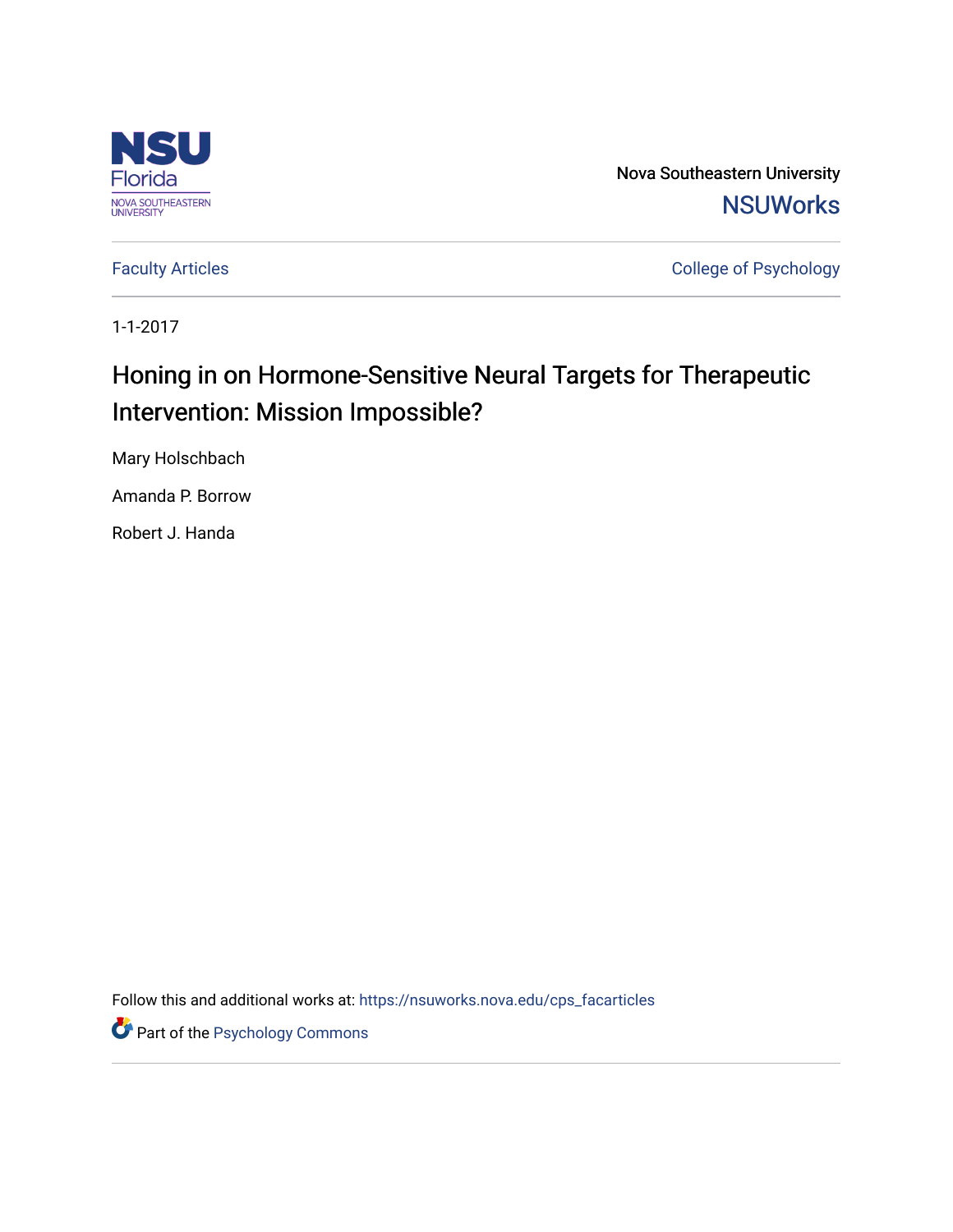# Honing in on hormone-sensitive neural targets for therapeutic intervention: mission impossible?



First draft submitted: 15 May 2017; Accepted for publication: 19 May 2017; Published online: 27 July 2017

**Keywords:** anxiety • depression • estradiol • estrogen • estrogen receptor • hormone therapy • hypothalamic paraventricular nucleus • oxytocin • raphe • serotonin

Stress-related neuropsychiatric disorders, such as depression and anxiety, are debilitating diseases that impose a great cost for patients, their families and society. Current first-line treatments for major depressive disorder and anxiety disorders target serotonergic neurotransmission, but the female-biased prevalence of these disorders has long suggested a role for hormones in the etiology and treatment of these diseases. Perhaps the most common hypothesis in this regard is that ovarian hormones promote resilience whereas declining hormone levels (e.g., after childbirth or menopause) increase susceptibility to depressive disorders. In fact, administering the potent estrogen, estradiol, as hormone therapy to perimenopausal women improves mood [1]. Moreover, polymorphisms in the genes for estrogen receptor (ER)  $\alpha$  and the enzyme that metabolizes serotonin are both independently linked to depressive symptoms in menopausal women [2]. In addition to serotonin, times of endocrine flux may also contribute to vulnerability by causing dysregulation in oxytocin (OT) signaling. Methylation of the OT receptor (OTR) gene is associated with diagnoses of anxiety and/ or depression in older women [3] and postpartum women [4]. The relationship between OT and affect may be enhanced during these periods because estradiol regulates both OT and OTR through activation of ER-β and  $-\alpha$ , respectively [5]. Together these data implicate gonadal steroid hormones, such as estradiol, and its cognate receptors as integral modulators of genes that regulate mood and anxiety. This further raises the possibility of harnessing hormone-sensitive brain networks as a therapeutic intervention for patients with diseases involving mood and affect. In this article, we will discuss two potential neural networks, the serotonergic system and the OTergic system, that could prove to be particularly useful targets for endocrine therapy.

Principle among antidepressant drug therapies are selective serotonin reuptake inhibitors (SSRIs), which prolong serotonergic signaling by increasing the time serotonin spends in synapses. Estrogenic hormones have been shown to mediate the efficacy of serotonin-related treatments. The anxiolytic effects of SSRI treatment are prevented by ovariectomy and are restored by estrogen replacement [6], and estrogen treatment augments the antidepressant effects of SSRIs in ovariectomized rats [7]. These results may be attributed to a serotonergic coordination of the anxiolytic and antidepressant effects of estrogen, as estradiol increases the expression of the serotonin transporter and serotonin-1B autoreceptor and blocking the serotonin-1B autoreceptor prevents the anxiolytic effects of estrogen [6,8]. Moreover, SSRI treatment itself can alter the endocrine state of patients. SSRIs are known to be endocrine disruptors and can reduce fertility, reduce androgens and increase the estrogen:androgen ratio in adrenocortical cell cultures, possibly by

#### Mary A Holschbach<sup>1</sup>, Amanda P Borrow1 & Robert J Handa\*,1

1 Dept. Biomedical Sciences, Colorado State University, Fort Collins, CO 80523, USA \*Author for correspondence: Tel.: +1 970 491 5338 bhanda@colostate.edu

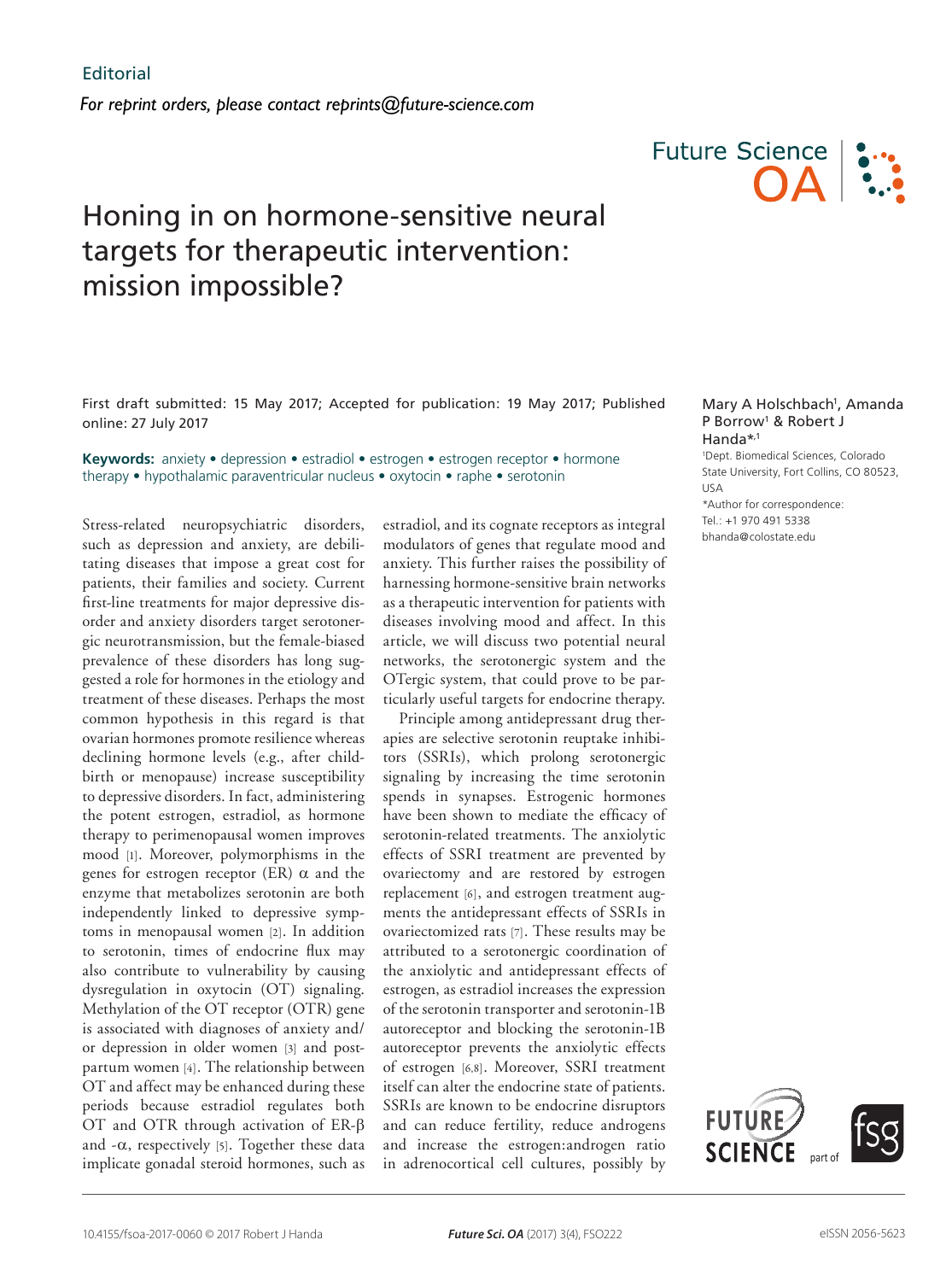increasing aromatase activity [9]. This further strengthens the need for understanding the relationship between the serotonin system and endocrine systems. Efficacious treatments are needed for distinct populations (e.g., women who hope to become mothers and perimenopausal women), and perhaps targeting identified hormone-sensitive neural circuits directly rather than providing systemic treatments could be an alternative strategy.

Serotonergic brain regions, such as the dorsal raphe, are exquisitely sensitive to hormones. Treating nonhuman primates with estradiol increases a number of genes and/or proteins that enhance serotonin neurotransmission, including TPH2, serotonin-1A receptors and serotonin-1B receptors [10,11]. ERs are expressed by serotonergic and nonserotonergic neurons of the dorsal raphe. However, estrogens are certainly not the only hormones that affect serotonergic neurotransmission. The neurons of the dorsal raphe also express high levels of glucocorticoid receptors, progesterone receptors and OTRs. Of these, the OTR is of particular interest. In fact, administering OT to healthy men has dramatic effects on serotonin signaling in the brain. By visualizing binding of a serotonin-1a receptor antagonist, Mottolese *et al.* showed that OT reduces extracellular serotonin in the dorsal raphe and several of its targets, including the amygdala. Administering OT to men increased between-region correlation in antagonist binding in the dorsal raphe and the amygdala, which suggests enhanced cross-talk between the two regions [12]. These findings are of particular importance because while both serotonin and OT were known to act in the amygdala to mediate behavioral responses to threatening stimuli, it was previously unknown whether the two systems operated independently or could interact.

In addition to being a potent regulator of serotonin signaling, the neural OT system could be a therapeutic target itself. While OT is classically known for its roles in reproduction [13] and social behavior [14], it also modulates mood and affect. Preclinical research has reported both anxiolytic [15] and antidepressive [16] effects of OT. Moreover, electroconvulsive therapy (ECT) increases neurophysin I, which is stimulated by estrogen and released stoichiometrically with OT, and the treatment-induced increase is greater in patients for whom ECT reduced depressive symptoms than those who were not relieved by ECT [17]. In contrast, a more recent report indicated that while depressed patients had lower levels of circulating OT than nonpatients, neither antidepressant drugs nor ECT had any effect on serum OT levels [18]. Patients with mood disorders may show abnormalities in OT function, as brain tissue from depressed human subjects indicates an

elevation of OT mRNA in the paraventricular nucleus of the hypothalamus, a major site of OT synthesis [19] for oxytocin neurotransmission to forebrain sites that regulate behaviors [20]. This finding has also been observed in a preclinical model of depression known as the chronic stress model, as exposure to the chronic stress paradigm has induced an upregulation of OT mRNA within the paraventricular nucleus of the male rat [21]. Thus, it appears that affective disorders may be associated with dysregulated OT signaling.

The effects of OT on mood are believed to stem from this hormone's mediation of two distinct pathways: the serotonergic system and the hypothalamo– pituitary–adrenal (HPA) axis. Approximately, a fourth of serotonergic neurons in the dorsal raphe express OTR and, conversely, a third of OTR expressing neurons in the raphe are serotonergic. These neuroanatomical results are consistent with the observation that although OT acts in the raphe to reduce anxiety [22], this may not be due to OT action directly on serotonergic neurons because knocking out OTR from serotonergic cells had no effect on anxiety-like behavior [23]. These data suggest that OT's anxiolytic effects in the raphe may instead be coordinated by nonserotonergic neurons. The HPA axis, a major regulator of neuroendocrine stress responsivity, frequently shows dysregulation in patients with mood disorders [24], where depressed patients are unable to respond to glucocorticoids with negative feedback inhibition in a dexamethasone:corticotropin releasing hormone suppression test. While central OT largely has a suppressive effect on the HPA axis [25], the nature of OT's influence on this axis appears to be site-dependent since OT reportedly acts on the anterior pituitary gland to augment HPA axis activity through enhancing the secretogoue activity of corticotropin releasing hormone receptor CRFR1 [26]. Given this divergence in OT's effects on HPA axis activity, any treatment targeting the OT system to alleviate affective symptoms must consider its sites of action.

Despite the anti-anxiety and antidepressive qualities of OT, its clinical utility has been limited by its inability to penetrate the blood–brain barrier. Intranasal OT administration has shown potential in reducing symptoms of anxiety and, to a lesser extent, depression when delivered in high enough concentrations [27]. However, further investigation is still required to determine the efficacy of this treatment. Research using OTR agonists is currently limited, and while intracerebroventricular administration of the agonist carbetocin decreases anxiety-like behavior in the mouse, this compound has no effects on behavior when administered peripherally [28], providing further support for the hypothesis that the blood–brain barrier prevents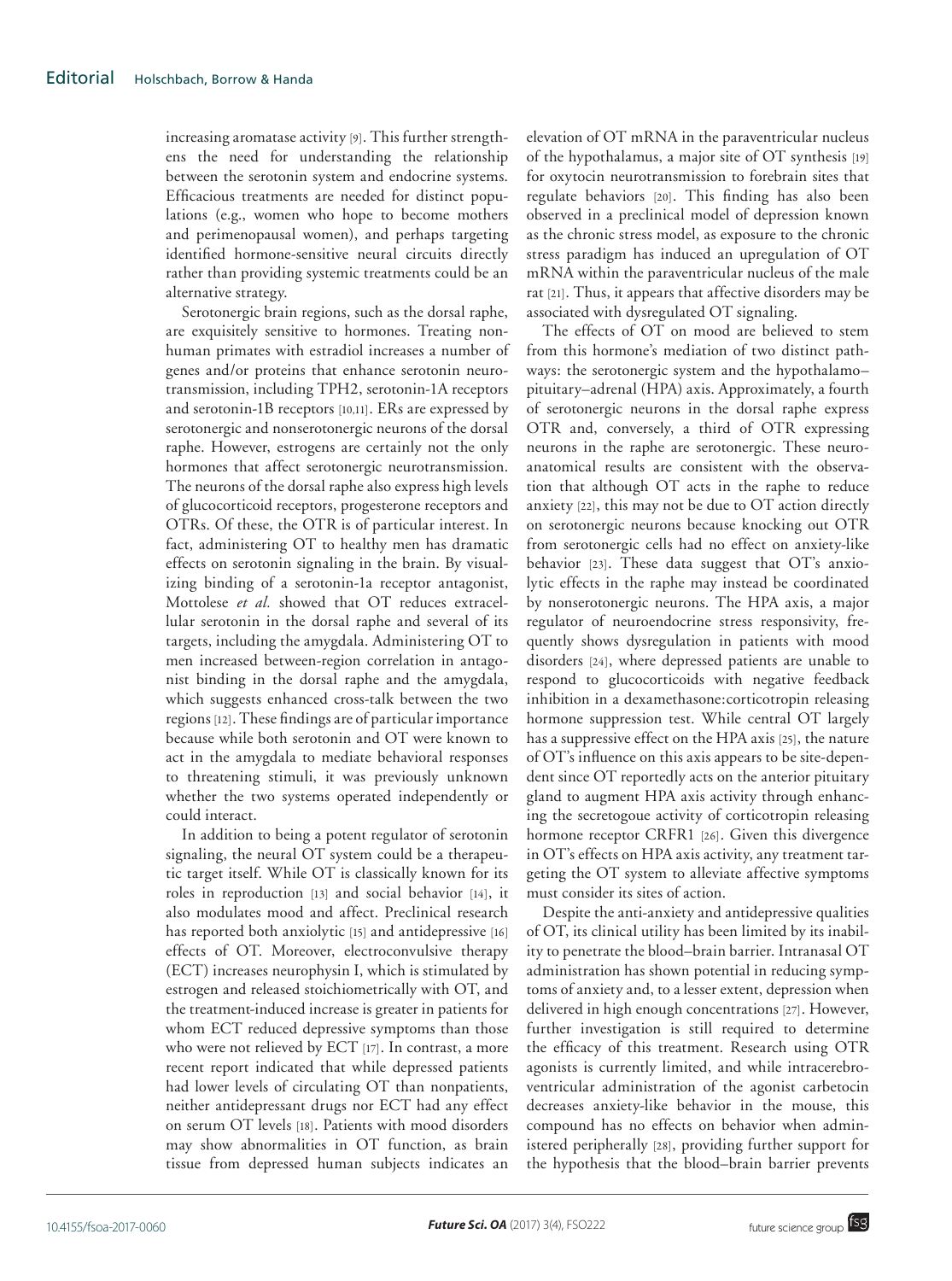peripheral OT manipulations from being effective. Thus, there is currently no known OTR agonist with therapeutic potential for the treatment of affective disorders. One promising means for indirectly activating the OT system is through treatment with estrogens. Estradiol upregulates expression of both OT and OTR [5]. If the OT system could be targeted by a circuit-specific endocrine therapy such as a selective ER modulator, it may be possible to induce a central OT response to peripherally administered treatments. Unfortunately, one caveat is that current compounds would not be feasible as they would likely cause off target effects in other brain regions.

Serotonin and OT are two of several neuromodulators with strong links to affect and mood disorders in humans and with robust literatures indicating involvement in nonhuman animal models of depression- and anxiety-related behaviors. Both of these neurotransmitter systems are sensitive to regulation by gonadal hormones, particularly estradiol. The development of approaches that can target ER activity with restricted effects to estrogen sensitive neural circuits in specific brain nuclei could open a new therapeutic avenue. Although recent advances have been able to deliver estradiol specifically to the brain [29], thereby bypassing

## **References**

Papers of special note have been highlighted as: • of interest; •• of considerable interest

- Schmidt PJ, Rubinow DR. Sex hormones and mood in the perimenopause. *Ann. NY Acad. Sci.* 1179, 70–85 (2009).
- 2 Rozycka A, Slopien R, Slopien A *et al.* The MAOA, COMT, MTHFR and ESR1 gene polymorphisms are associated with the risk of depression in menopausal women. *Maturitas* 84, 42–54 (2016).
- 3 Chagnon YC, Potvin O, Hudon C, Preville M. DNA methylation and single nucleotide variants in the brainderived neurotrophic factor (BDNF) and oxytocin receptor (OXTR) genes are associated with anxiety/depression in older women. *Front. Genet.* 6, 230 (2015).
- 4 Kimmel M, Clive M, Gispen F *et al.* Oxytocin receptor DNA methylation in postpartum depression. *Psychoneuroendocrinology* 69, 150–160 (2016).
- 5 Borrow AP, Handa RJ. Estrogen receptors modulation of anxiety-like behavior. *Vitam. Horm.* 103, 27–52 (2017).
- 6 Charoenphandhu J, Teerapornpuntakit J, Nuntapornsak A, Krishnamra N, Charoenphandhu N. Anxiety-like behaviors and expression of SERT and TPH in the dorsal raphe of estrogen- and fluoxetine-treated ovariectomized rats. *Pharmacol. Biochem. Behav.* 98(4), 503–510 (2011).
- 7 Ibrahim WW, Safar MM, Khattab MM, Agha AM. 17beta-Estradiol augments antidepressant efficacy of escitalopram in ovariectomized rats: neuroprotective and serotonin reuptake transporter modulatory effects. *Psychoneuroendocrinology* 74,

potential peripheral side effects, brain region or circuit level specificity of such a targeted approach is beyond the reach of today's technology. The race to develop brain region or circuit-specific therapeutics could one day yield many beneficial treatment avenues for pharmaceutical exploration.

### Author contributions

MA Holschbach and AP Borrow wrote the article with support and assistance from RJ Handa.

#### Financial & competing interests disclosure

Funding from NIH via R01 NS039951 and MH082900 supported this work. The authors have no other relevant affiliations or financial involvement with any organization or entity with a financial interest in or financial conflict with the subject matter or materials discussed in the manuscript apart from those disclosed.

No writing assistance was utilized in the production of this manuscript.

### Open access

This work is licensed under the Creative Commons Attribution 4.0 License. To view a copy of this license, visit http://creativecommons.org/licenses/by/4.0/

240–250 (2016).

- 8 Donner N, Handa RJ. Estrogen receptor beta regulates the expression of tryptophan-hydroxylase 2 mRNA within serotonergic neurons of the rat dorsal raphe nuclei. *Neuroscience* 163(2), 705–718 (2009).
- 9 Hansen CH, Larsen LW, Sorensen AM, Halling-Sorensen B, Styrishave B. The six most widely used selective serotonin reuptake inhibitors decrease androgens and increase estrogens in the H295R cell line. *Toxicol. In vitro* 41, 1–11 (2017).
- 10 Bethea CL, Lu NZ, Gundlah C, Streicher JM. Diverse actions of ovarian steroids in the serotonin neural system. *Front. Neuroendocrinol.* 23(1), 41–100 (2002).
- 11 Bethea CL, Kohama SG, Reddy AP, Urbanski HF. Ovarian steroids regulate gene expression in the dorsal raphe of old female macaques. *Neurobiol. Aging* 37, 179–191 (2016).
- 12 Mottolese R, Redoute J, Costes N, Le Bars D, Sirigu A. Switching brain serotonin with oxytocin. *Proc. Natl Acad. Sci. USA* 111(23), 8637–8642 (2014).
- 13 Borrow AP, Cameron NM. The role of oxytocin in mating and pregnancy. *Horm. Behav.* 61(3), 266–276 (2012).
- 14 Lukas M, Toth I, Reber SO, Slattery DA, Veenema AH, Neumann ID. The neuropeptide oxytocin facilitates prosocial behavior and prevents social avoidance in rats and mice. *Neuropsychopharmacology* 36(11), 2159–2168 (2011).
- 15 Bale TL, Davis AM, Auger AP, Dorsa DM, McCarthy MM. CNS region-specific oxytocin receptor expression: importance in regulation of anxiety and sex behavior. *J. Neurosci.* 21(7), 2546–2552 (2001).